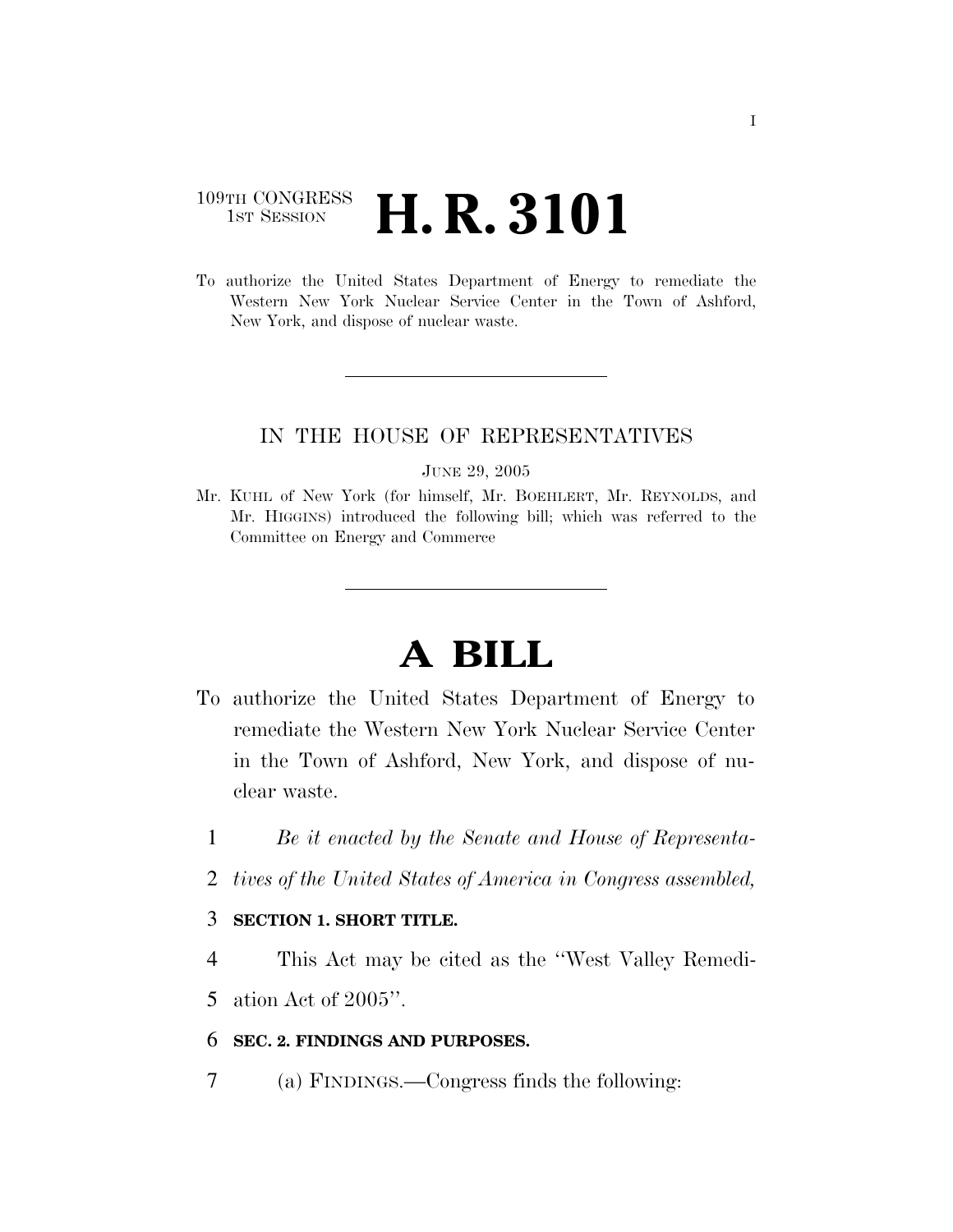(1) The Federal Government has had the pri- mary and central role in initiating, establishing, and providing material for spent nuclear fuel reprocess-ing and waste burial operations at the Center.

 (2) The Federal Government has availed itself of spent nuclear fuel reprocessing operations at the Center, and has benefited from such operations to process and store at the Center radioactively con- taminated materials generated in, and by, various Federal civilian and military programs.

 (3) Under the West Valley Demonstration Project Act, New York State has contributed over \$200,000,000 toward site remediation, making New York the only State that has contributed toward the cleanup of a high-level radioactive waste site.

 (4) Since passage of the West Valley Dem- onstration Project Act, substantial progress has been made in the remediation of radioactive wastes at the Center, but the remediation of the Center has not been completed.

 (5) The Federal Government agreed in 1987 to prepare an environmental impact statement con- cerning closure for the post-vitrification phase of the West Valley Demonstration Project, as will be need-ed for remediation of the Center, and has made sub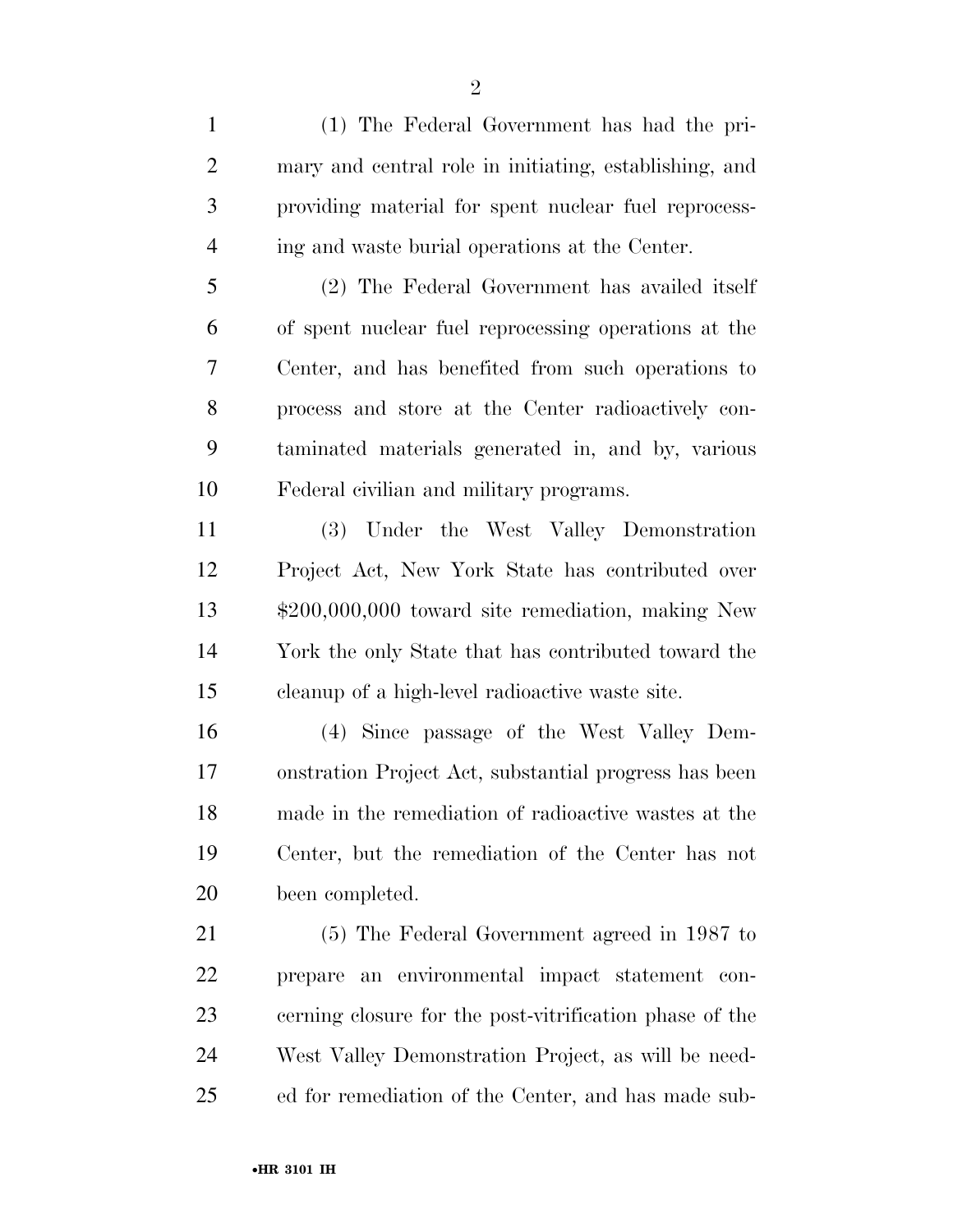stantial progress since then in preparing such an en- vironmental impact statement for the Center, includ- ing the issuance of a draft environmental impact statement in 1996, but the environmental impact statement has not been completed.

 (6) The lack of certainty about Federal respon- sibility for the remaining remediation necessary at the Center may impede progress toward completion of the cleanup.

 (7) Completion of the remaining remediation at the Center in a prompt, thorough, and effective manner, in full compliance with all applicable State and Federal laws and regulations, is in the best in- terest of the United States, the Great Lakes region as a whole, the State and its citizens, and the Sen- eca Nation of Indians and its members, which Na- tion occupies ancestral territory downstream of the Center.

 (8) The facilities and contamination at the Cen- ter are located on or in Pleistocene glacial deposits 21 that are being actively eroded by nearby creeks that drain into the Great Lakes basin. To maintain the long-term stability of any facilities that may remain at the Center, active monitoring and maintenance of erosion controls and other engineered features will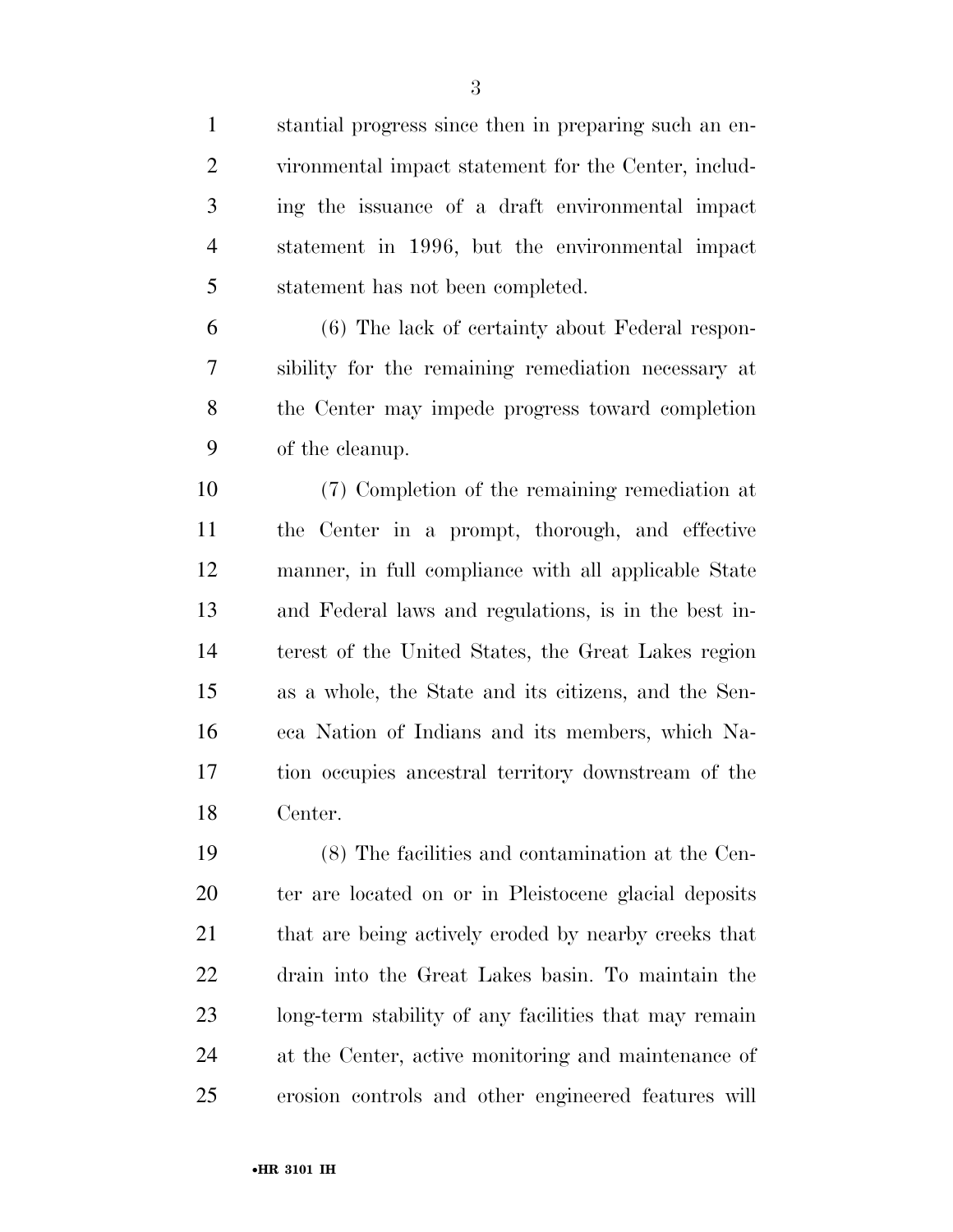be required for as long as any residual radioactive and hazardous waste and materials that may remain at the Center present a hazard to the public.

 (9) Public participation has been an important part of the work already done, and the planning now in progress, toward remediation of radioactive wastes at the Center.

 (b) PURPOSES.—(1) It is the intent of Congress that the Federal Government achieve complete remediation of all radioactive, solid, and hazardous waste contamination at the Center in a manner that is protective of the Great Lakes region and its residents and is consistent with all applicable State and Federal laws and regulations regard-ing public health and safety.

 (2) This Act establishes exclusive Federal responsi-bility for the complete remediation of the Center.

 (3) The Secretary shall employ the best current tech- nologies and develop new state-of-the-art technologies and methodologies to accomplish the complete remediation of the Center.

 (4) This Act recognizes the importance of State, Tribal, and public involvement in the development, selec- tion, enforcement, and monitoring of remedial actions un- dertaken at the Center, to protect the health and safety of the citizens and environment of the Great Lakes region.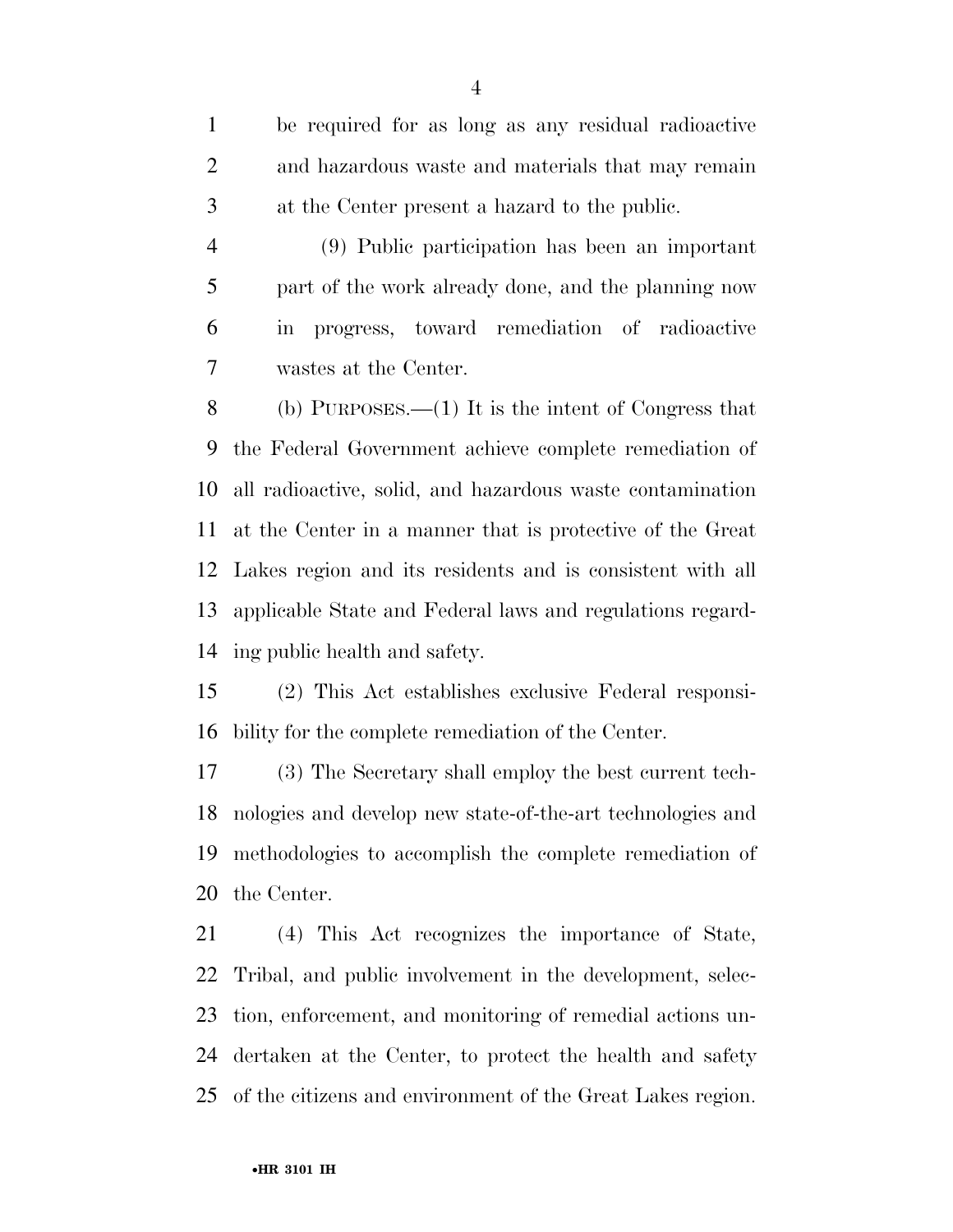| $\mathbf{1}$   | (5) This Act shall replace and supersede the West  |
|----------------|----------------------------------------------------|
| 2              | Valley Demonstration Project Act.                  |
| 3              | SEC. 3. DEFINITIONS.                               |
| $\overline{4}$ | For purposes of this Act:                          |
| 5              | $(1)$ The term "Center" means—                     |
| 6              | (A) the Western New York Nuclear Service           |
| 7              | Center in West Valley, New York; and               |
| 8              | (B) all land, roads, structures, including         |
| 9              | buildings, fixtures, containers, and radioactive,  |
| 10             | hazardous, and solid waste and nuclear material    |
| 11             | at the Western New York Nuclear Service Cen-       |
| 12             | ter, including the reprocessing and storage fa-    |
| 13             | cilities, equipment, above-ground and under-       |
| 14             | ground tanks, solidified radioactive waste, and    |
| 15             | radioactive and nonradioactive wastes and ma-      |
| 16             | terials in the State and Commission licensed       |
| 17             | disposal areas, located within the legal bound-    |
| 18             | aries of the Western New York Nuclear Service      |
| 19             | Center.                                            |
| 20             | (2) The term "Commission" means the Nuclear        |
| 21             | Regulatory Commission.                             |
| 22             | (3) The term "hazardous waste" means any           |
| 23             | solid waste designated as hazardous waste under 40 |
| 24             | CFR Part 261 or as may be subsequently defined as  |
| 25             | such by the Environmental Protection Agency, any   |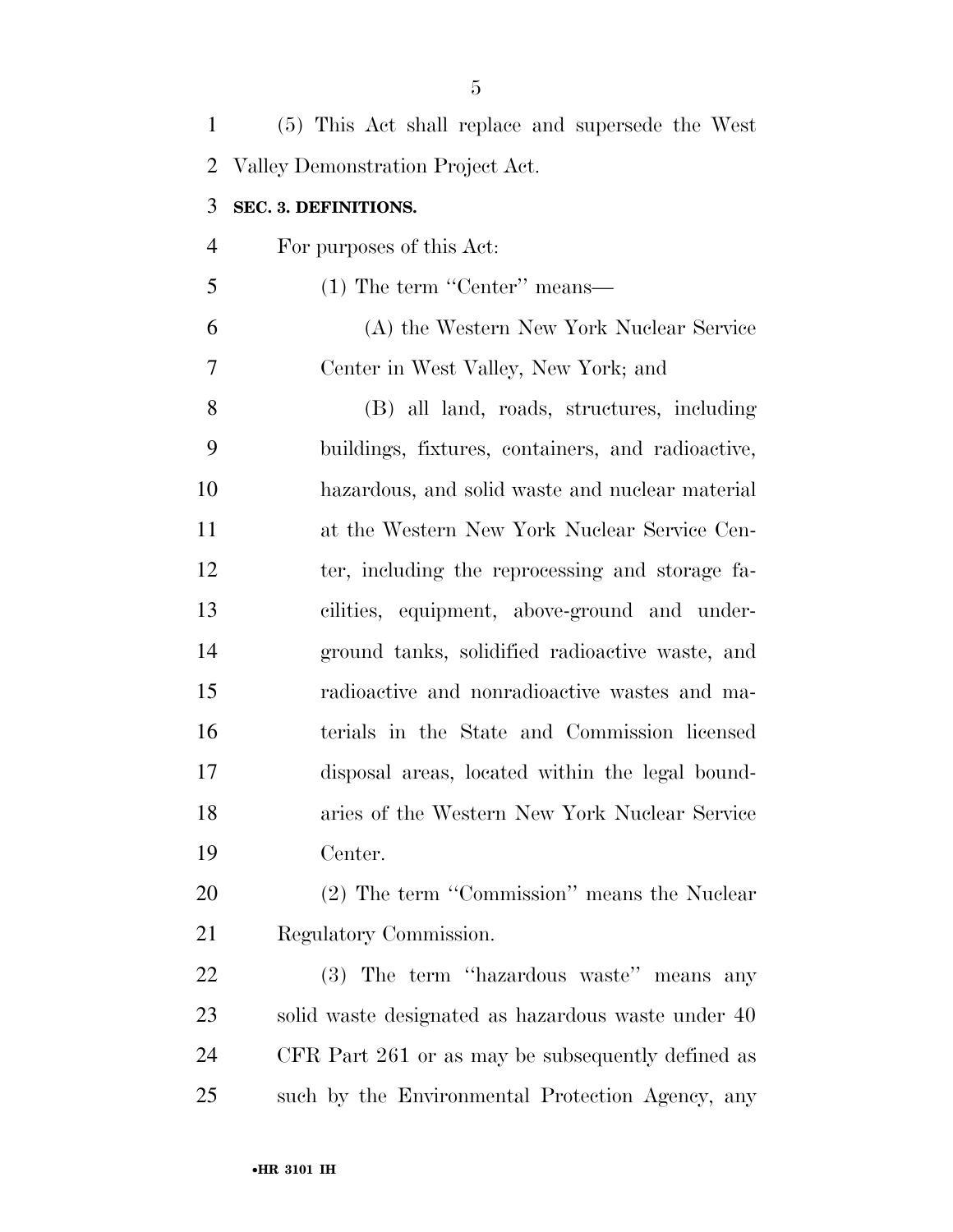solid waste designated as a hazardous waste under the State program authorized by the Environmental Protection Agency pursuant to the Solid Waste Dis- posal Act, and any waste material designated as a hazardous waste under any other State statute or regulation.

 (4) The term ''high level radioactive waste'' means the high level radioactive waste which was produced by the reprocessing at the Center of spent nuclear fuel. Such term includes both liquid wastes which are produced directly in reprocessing, dry solid material derived from such liquid waste, and any such other material the Commission designates as high level radioactive waste for purposes of pro-tecting public health and safety.

 (5) The term ''License Termination Rule'' means the rule of the Commission published at 62 Federal Register 39058.

 (6) The term ''low level radioactive waste'' means radioactive waste not classified as high level radioactive waste, spent nuclear fuel, transuranic waste, or byproduct material as defined in section 11 e.(2) of the Atomic Energy Act of 1954.

 (7) The term ''nuclear materials'' means any special nuclear material, source material, or byprod-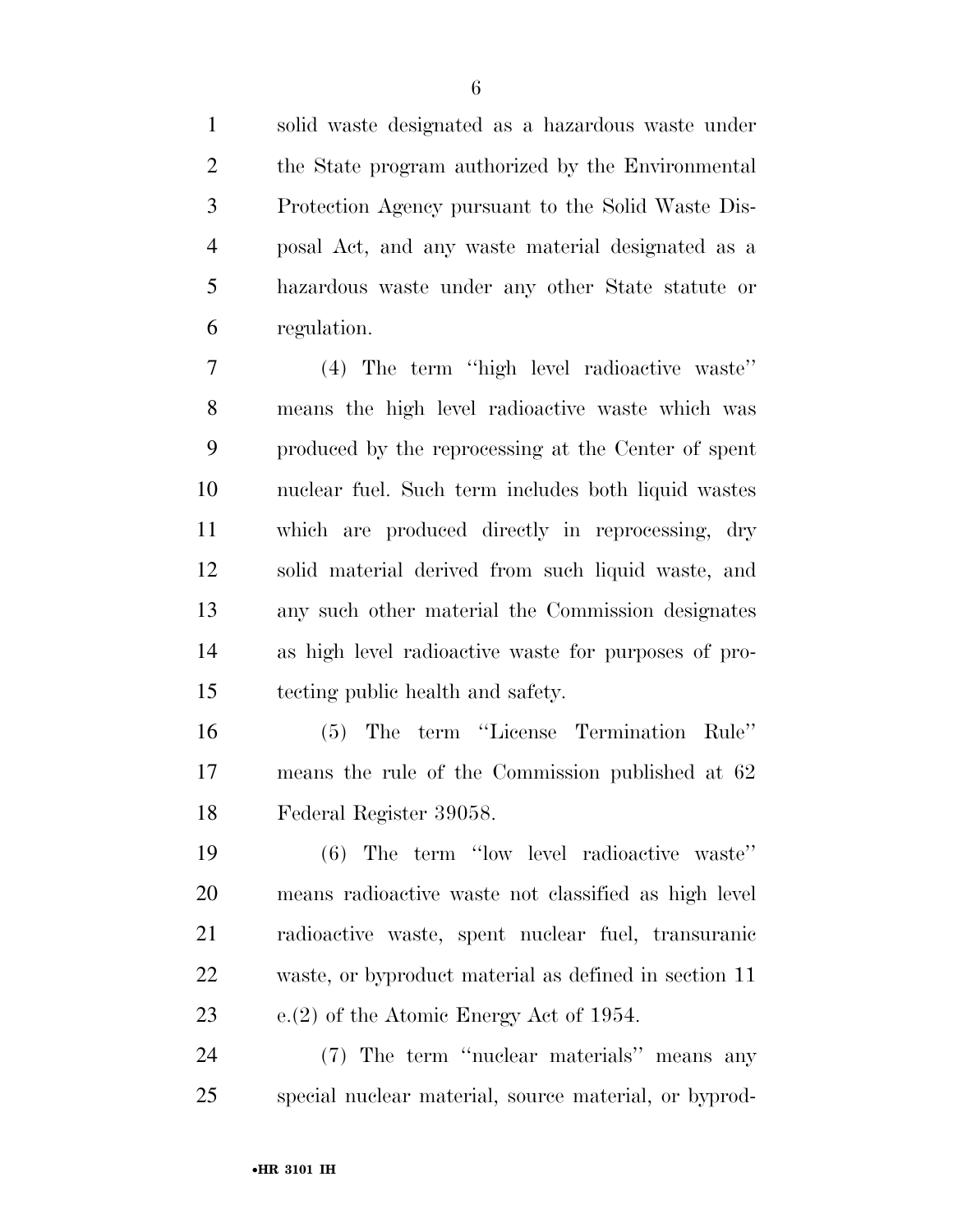| $\mathbf{1}$   | uct material as defined by the Atomic Energy Act of    |
|----------------|--------------------------------------------------------|
| $\overline{2}$ | 1954 and 10 CFR Part 40, or other such material        |
| 3              | as the Commission may subsequently designate as        |
| $\overline{4}$ | special, source, or byproduct nuclear material.        |
| 5              | (8) The term "radioactive waste" means low             |
| 6              | level radioactive waste, transuranic waste, and high   |
| 7              | level radioactive waste.                               |
| 8              | $(9)$ The term "remediation" means activities or       |
| 9              | processes used to remove, destroy, degrade, trans-     |
| 10             | form, immobilize, or treat radioactive, solid, or haz- |
| 11             | ardous waste.                                          |
| 12             | (10) The term "Secretary" means the Secretary          |
| 13             | of Energy.                                             |
| 14             | (11) The term "solid waste" means any mate-            |
| 15             | rial that is designated as solid waste under 40 CFR    |
| 16             | Part 261 or as may be subsequently defined as such     |
| 17             | by the Environmental Protection Agency, under the      |
| 18             | State program authorized by the Environmental          |
| 19             | Protection Agency pursuant to the Solid Waste Dis-     |
| 20             | posal Act, or under any other State statute or regu-   |
| 21             | lation.                                                |
| 22             | (12) The term "State" means the State of New           |
| 23             | York.                                                  |
| 24             | (13) The term "transuranic waste" means ma-            |
| 25             | terial contaminated with elements which have an        |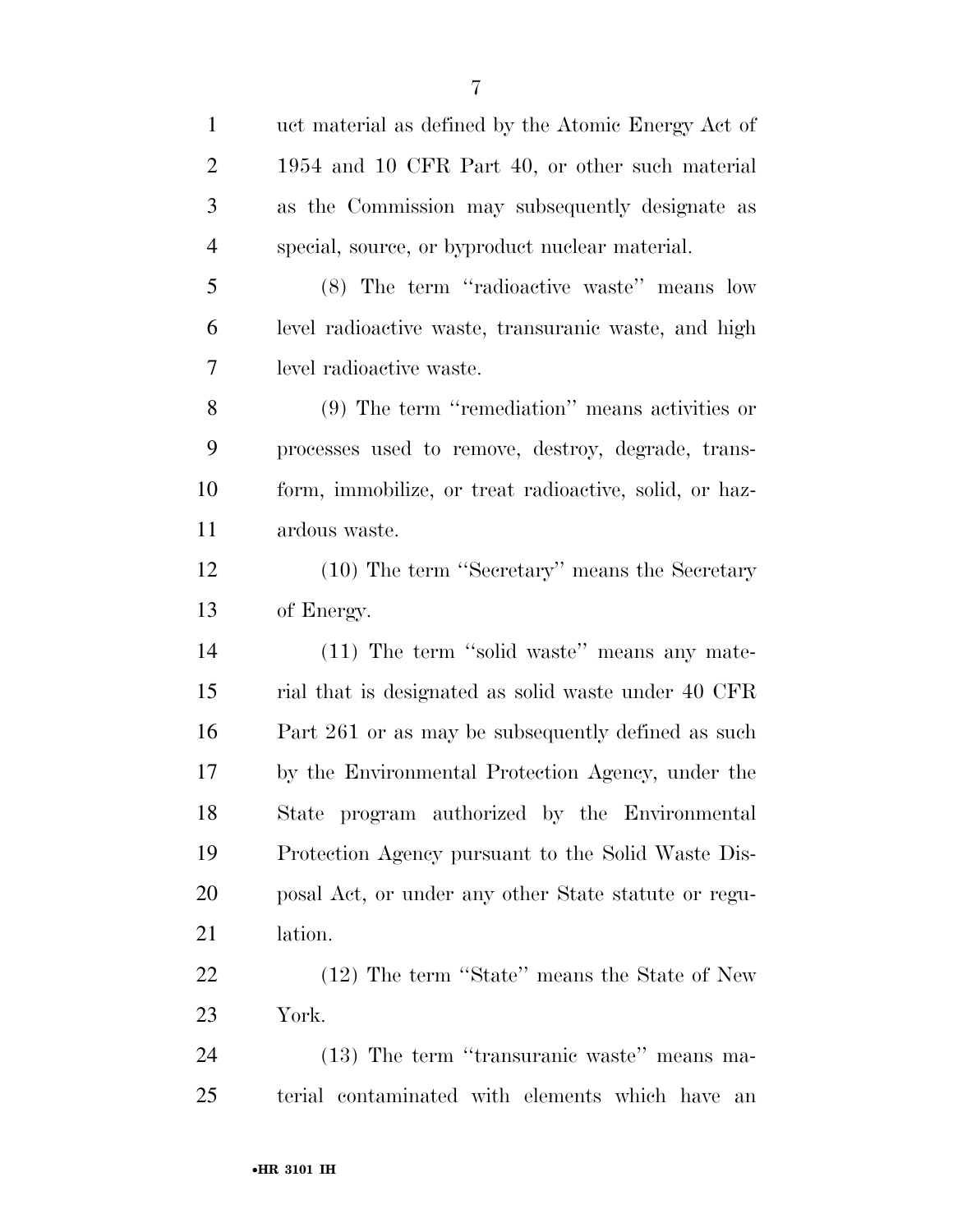atomic number greater than 92, including neptu- nium, plutonium, americium, and curium, and which are in concentrations greater than 10 nanocuries per gram, or in such other concentrations as the Com- mission may prescribe to protect the public health and safety.

#### **SEC. 4. REMEDIATION OF THE CENTER.**

 (a) The Secretary shall take all actions necessary to remediate the Center in a manner that is timely, protective of human health and the environment, consistent with the License Termination Rule, and consistent with all applica- ble requirements of Federal and State law, including clo- sure and post-closure requirements set forth in Federal or State environmental laws, and the provisions of this Act. As part of such remediation, the Secretary shall de-contaminate and decommission—

 (1) the tanks and other facilities of the Center in which the high level radioactive waste solidified under the West Valley Demonstration Project Act was stored;

 (2) the facilities used in the solidification of the waste; and

 (3) any material and hardware used in connec-tion with the West Valley Demonstration Project.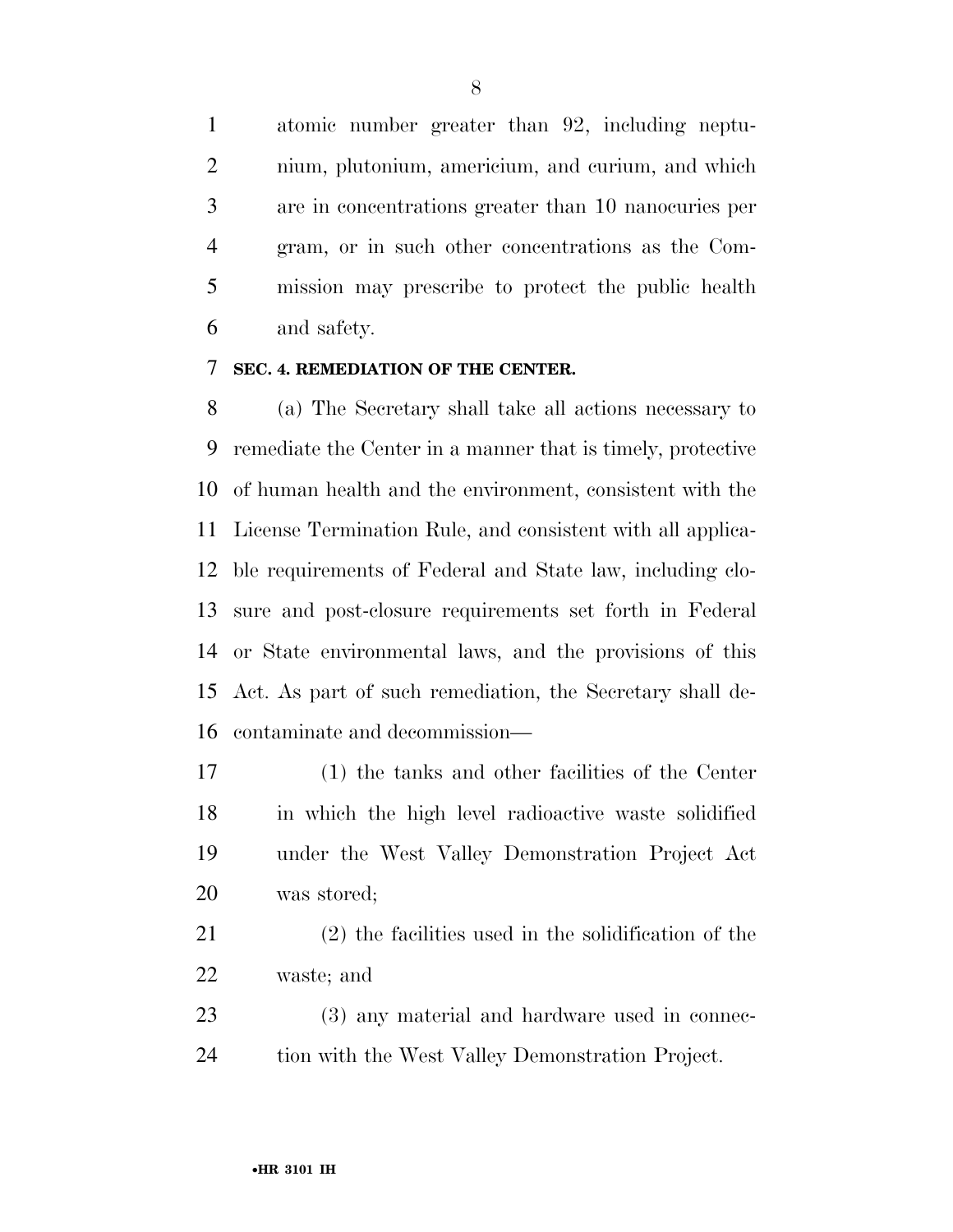(b) The Secretary shall be responsible for all costs associated with such remediation.

#### **SEC. 5. RADIOACTIVE WASTE DISPOSAL REQUIREMENTS.**

 (a) The Secretary shall, as soon as feasible, transport the high level radioactive waste at the Center to an appro- priate Federal repository for permanent disposal. Pending such transportation, the Secretary shall take appropriate measures to safeguard such waste and ensure its safe stor- age in a manner consistent with public health and safety and Commission regulations or orders.

 (b) The Secretary shall, as soon as feasible, in accord- ance with applicable law, including applicable licensing re- quirements, dispose of low level radioactive waste and transuranic waste currently located at the Center and such radioactive waste as may in the future be generated as a result of the remediation authorized by this Act.

 (c) For purposes of the Nuclear Waste Policy Act of 1982, all high level radioactive waste at the Center shall be considered waste generated by atomic energy defense activities. For purposes of the Waste Isolation Pilot Plant Land Withdrawal Act, any transuranic waste at the Cen- ter shall be considered radioactive waste generated by atomic energy defense activities.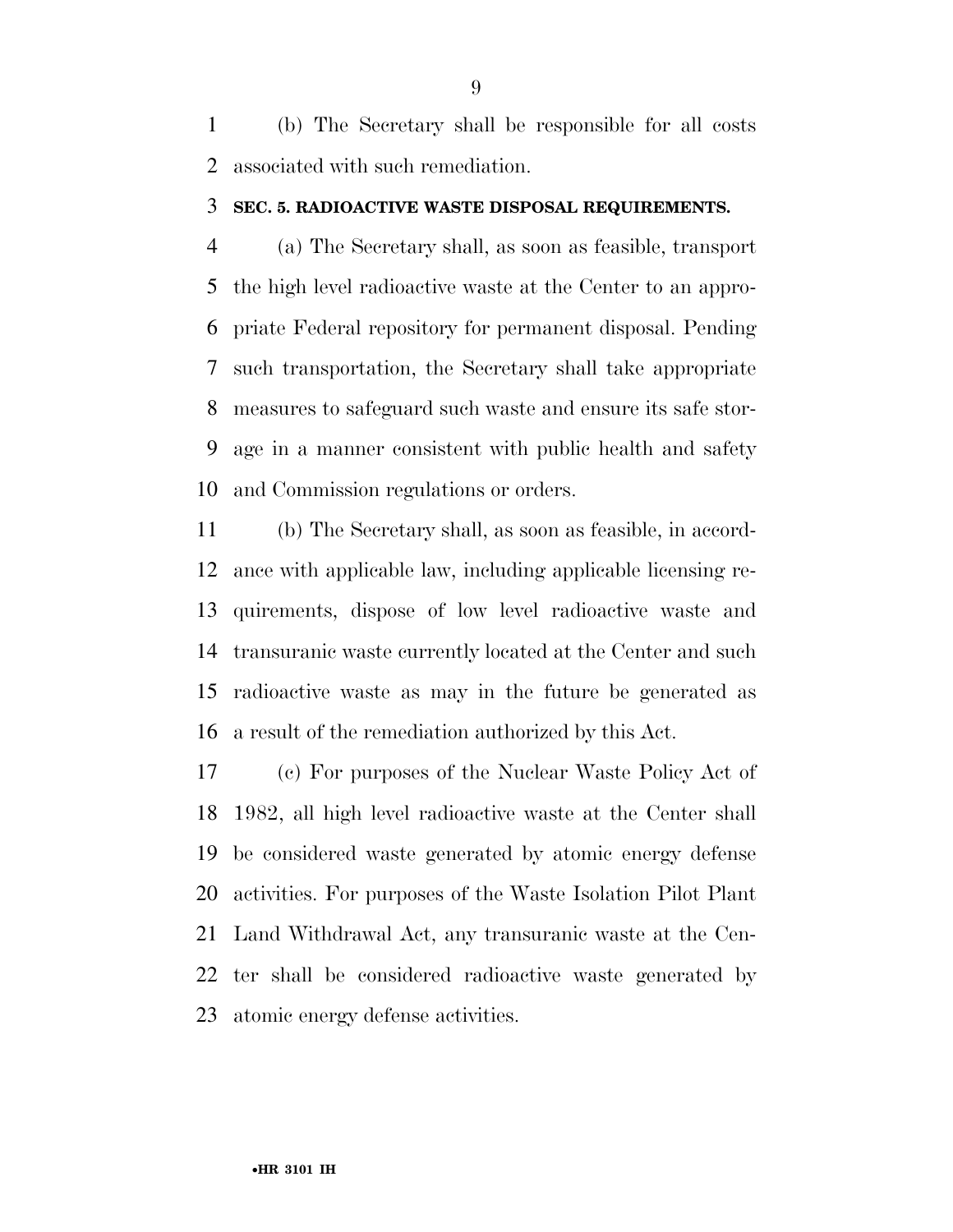#### **SEC. 6. REGULATION BY THE COMMISSION.**

 (a) Notwithstanding any other provision of law, the Commission shall regulate the remediation of radioactive waste and nuclear materials at the Center as set forth in this section. The Commission is authorized to promulgate such new or revised rules as it may deem necessary and appropriate to assume such responsibility.

8 (b)(1) Not later than 2 years after the date of enact- ment of this Act, the Secretary shall develop and submit to the Commission for review and approval a decommis- sioning plan that meets the criteria set forth in the Li- cense Termination Rule and that addresses the radioactive wastes and nuclear materials at the Center.

 (2) Prior to any preliminary or final decision made by the Commission on the Secretary's plan, the Commis- sion shall provide a reasonable opportunity for the State to review, comment on, and concur or not concur with the decommissioning plan submitted by the Secretary and any modifications to such plan.

 (3) The Secretary shall implement the decommis-sioning plan approved by the Commission.

 (c) In making its determination, the Commission shall apply the process and criteria set forth in the License Termination Rule. The Commission shall further apply the procedures provided in its regulations for the approval and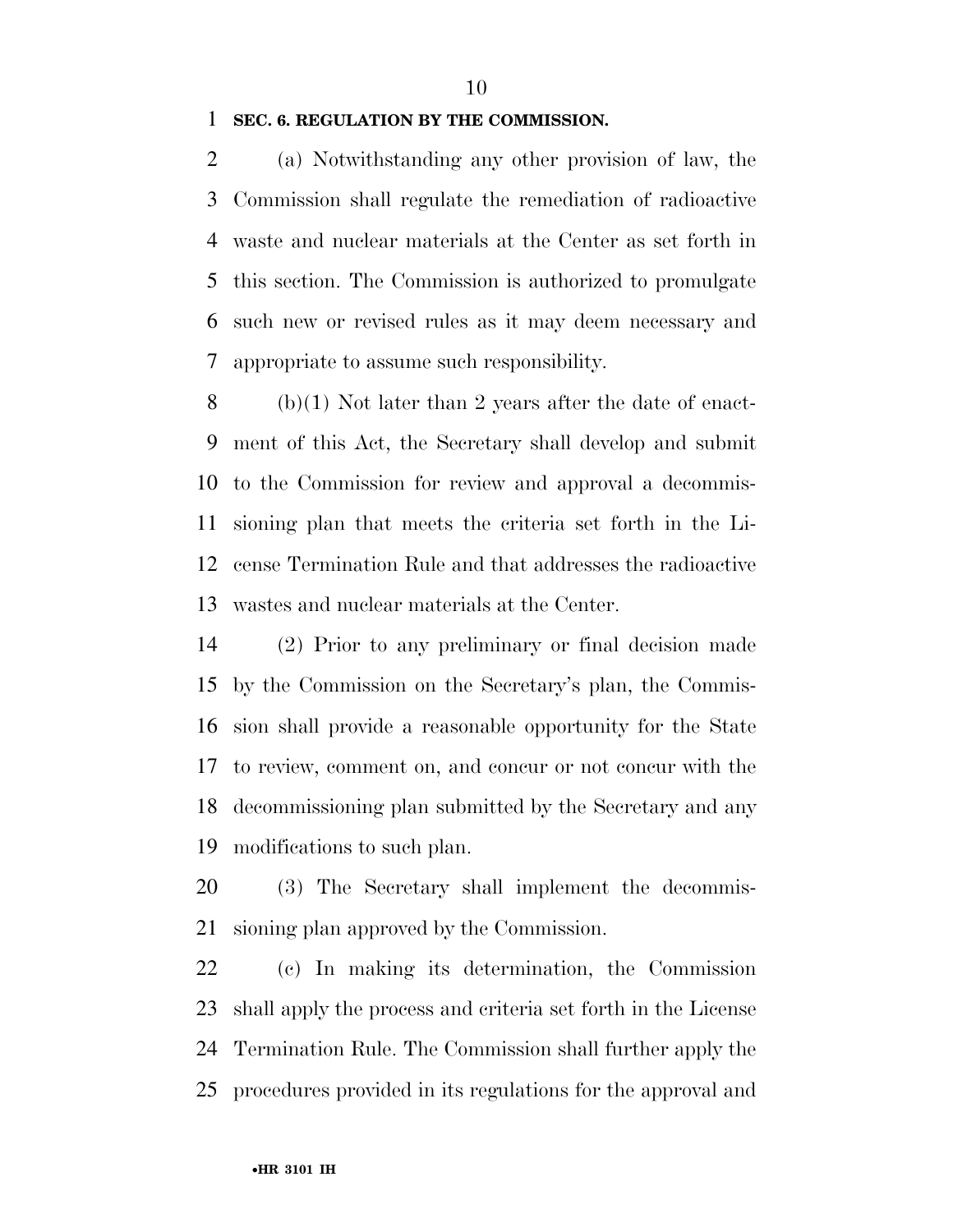enforcement of decommissioning plans to the decommis-sioning plan for the Center.

 (d) Upon assumption of possession by the Secretary, as provided for in section 9, all licenses and permits for facilities at the Center issued by the Commission shall be held in abeyance until the completion of the radiological remedial action program authorized by this Act.

 (e) Upon completion of the radiological remedial ac- tion program authorized by this Act, or sooner upon re- quest of the New York State Energy Research and Devel- opment Authority, the Secretary shall assist the New York State Energy Research and Development Authority in ap- plying to the Commission to terminate, for the entire Cen- ter or such portions of the Center as may qualify, the li-cense issued by the Commission.

 (f) If, after application of the License Termination Rule to all portions of the Center, the entire Center is not released for unrestricted use, the Center, or if appro- priate a portion or portions thereof, shall be maintained by the Secretary, or such other Federal agency as the President may designate. The Secretary or such other agency shall apply for a license or licenses from the Com- mission and the Commission shall apply such procedures and standards as the Commission would normally employ to issue licenses for such materials so as to protect the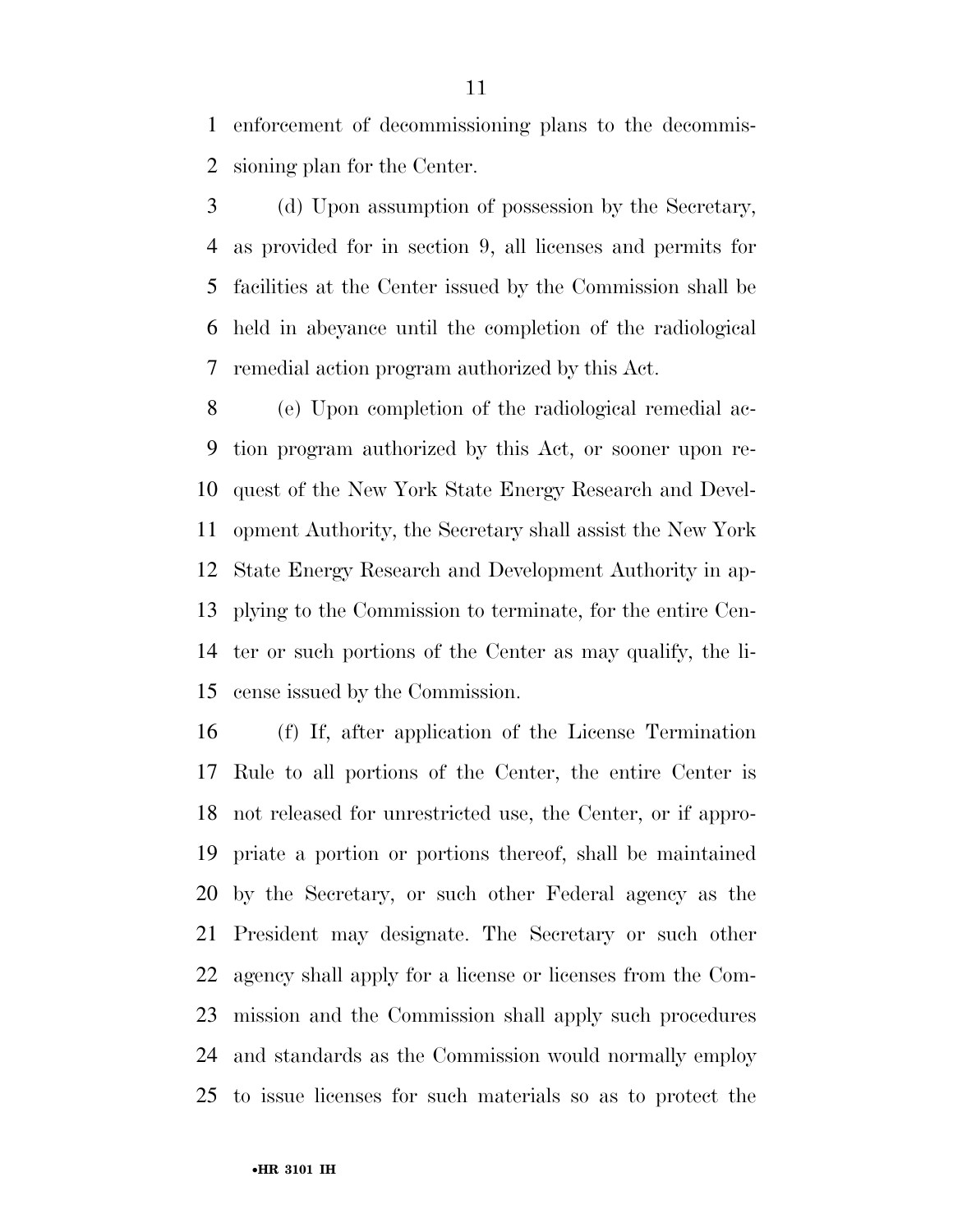public health and safety and the environment. If the re- quirements of such a licensing process cannot be met, the Secretary shall conduct such additional radiological reme-dial action as shall be needed to qualify for a license.

 (g) The Secretary shall submit to the Commission safety analysis reports and such other information as the Commission may require to identify any danger to the public health and safety which may be presented by the remediation required under this Act or the conditions at the Center.

 (h) The Secretary shall afford the Commission access to the Center to enable the Commission to carry out the activities assigned to it under this Act.

#### **SEC. 7. NEW YORK STATE INVOLVEMENT.**

 (a) The Secretary shall consult with the New York State Department of Environmental Conservation, and any such other agency as the Governor of the State may designate, in carrying out this Act. Not later than 1 year after the date of enactment of this Act, the Secretary shall enter into an agreement with the State to establish ar- rangements for consultation with the State regarding re- mediation of the Center, and, if the Center is not remedi- ated to allow unrestricted use, consultation on mainte-nance of licensed portions of the Center.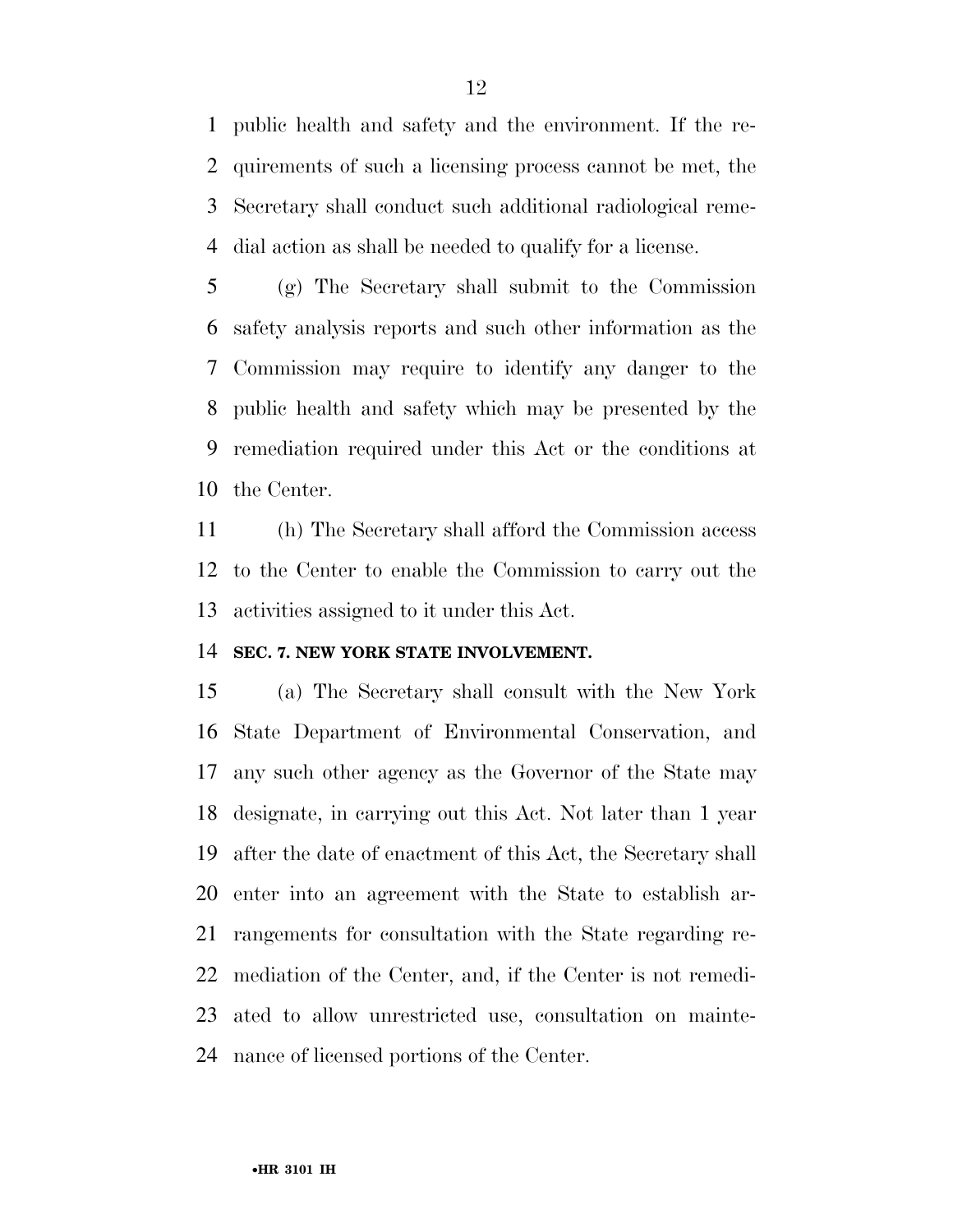(b) The agreement entered into under subsection (a) shall include provisions for—

- (1) the State's review and comment on data and draft documents; and
- (2) the Secretary's response to the State's com-ments.

 (c) The Secretary shall provide the State access to the Center, at all reasonable times, for the purpose of pro- tecting the public health and safety and the environment. This shall include access to collect samples, take measure-ments, and observe ongoing activities and conditions.

#### **SEC. 8. ENVIRONMENTAL IMPACT STATEMENT.**

 (a) Pursuant to obligations under the National Envi- ronmental Policy Act of 1969, the Secretary shall prepare any environmental impact statement for decommissioning or long-term stewardship of the Center in cooperation with the Commission, the Environmental Protection Agency, and such other Federal and State agencies as may be ap- propriate, and shall do so as a continuation of the environ- mental impact statement process commenced by notice of intent issued in 1988.

 (b) The Secretary shall issue a revised draft environ- mental impact statement within 2 years after the date of enactment of this Act.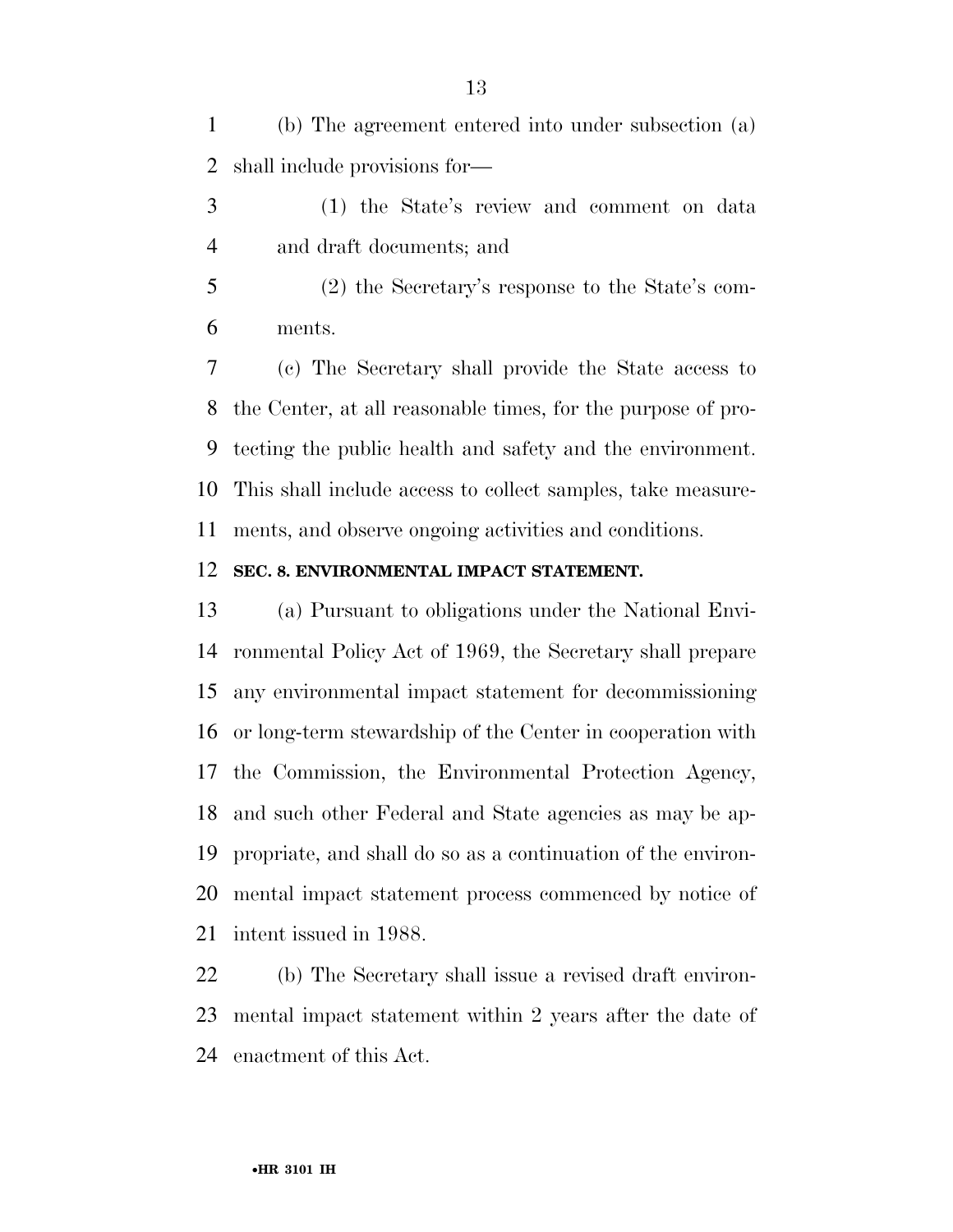(c) The environmental impact statement process re- ferred to in subsections (a) and (b), including records of decision by the Secretary and the Commission, shall be completed as soon as reasonably practicable.

 (d) The Secretary shall hold and undertake meetings on a quarterly basis at a location at or near the Center, to which members of the local educational, scientific, and political communities shall be invited, so that the Sec- retary can advise such participants of the status of the environmental impact statement process, including current results, and in order to receive public comment.

 (e) The Secretary shall make available to any member of the public, at a public reading room at the Center, for inspection, upon reasonable notice, at reasonable hours and without payment of a fee or charge, those documents related to the preparation of the environmental impact statement referred to in this section, including background information subject to disclosure under section 552 of title 5, United States Code (popularly known as the Freedom of Information Act), that are requested in writing by such member of the public. Copies of any such documents shall be provided by the Secretary upon the payment of the charges provided for under such section 552.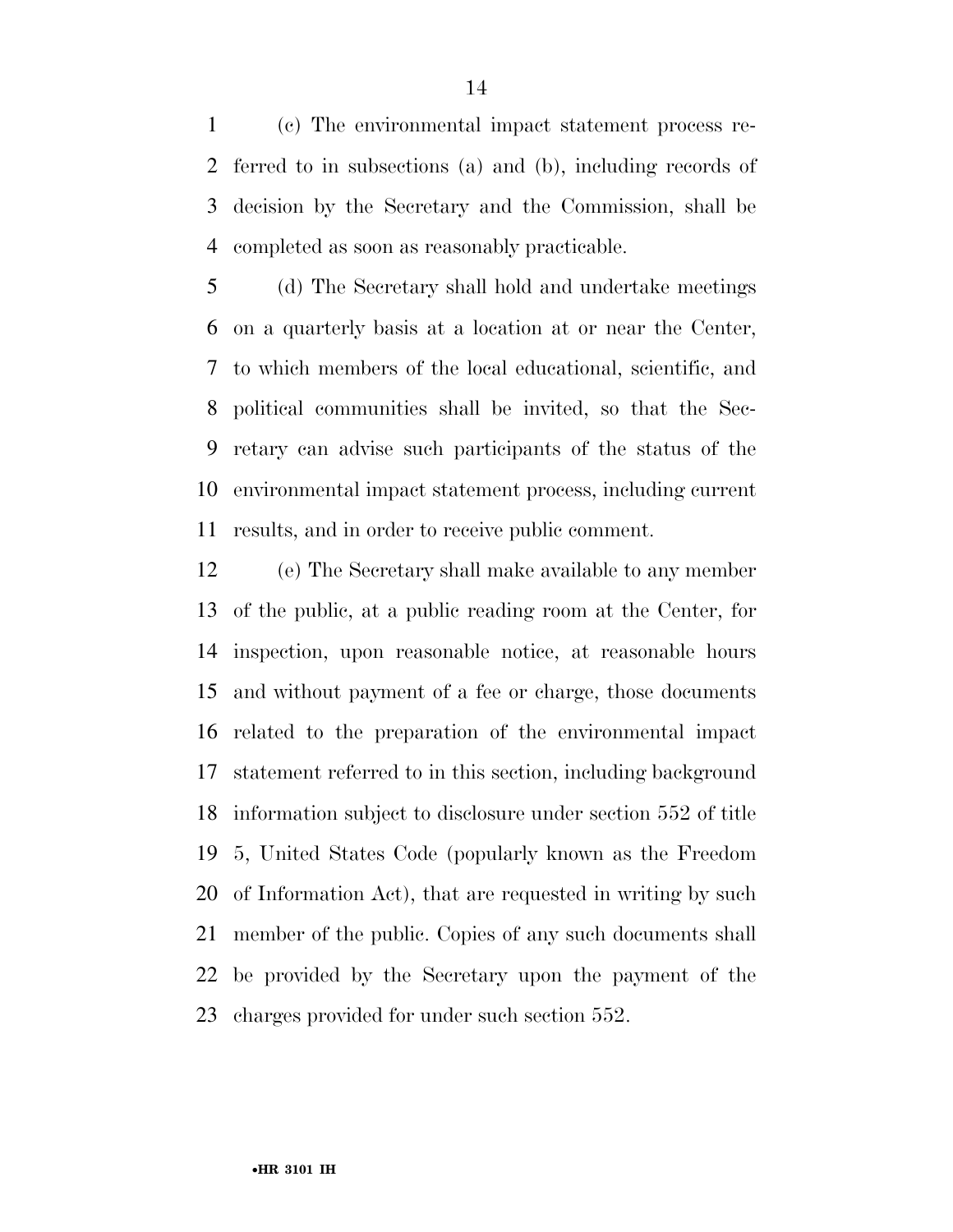(a) Not later than 30 days after execution of the Co- operative Agreement provided for in section 10, the Sec- retary shall assume exclusive use and possession of the entire Center.

 (b) Upon completion of all remediation required under this Act, or 20 years after the date of enactment of this Act, whichever comes sooner, the Secretary shall take title to any land or facilities at the Center that have not been approved by the Commission for release for unre- stricted use, and title to all radioactive and nonradioactive wastes and materials located at any such portions of the Center in accordance with all applicable Federal and State laws and requirements.

 (c) So long as the Secretary remains in possession or holds title to the Center, or any portion thereof, neither the Secretary nor any other person or entity, including any governmental entity, shall transport or allow the transport of any solid, hazardous, or radioactive waste to the Center for the purpose of storing, treating, or dis-posing of such waste at the Center

#### **SEC. 10. COOPERATIVE AGREEMENT.**

•**HR 3101 IH**  Not later than 60 days after the date of enactment of this Act, the Secretary shall enter into a Cooperative Agreement with the New York State Energy Research and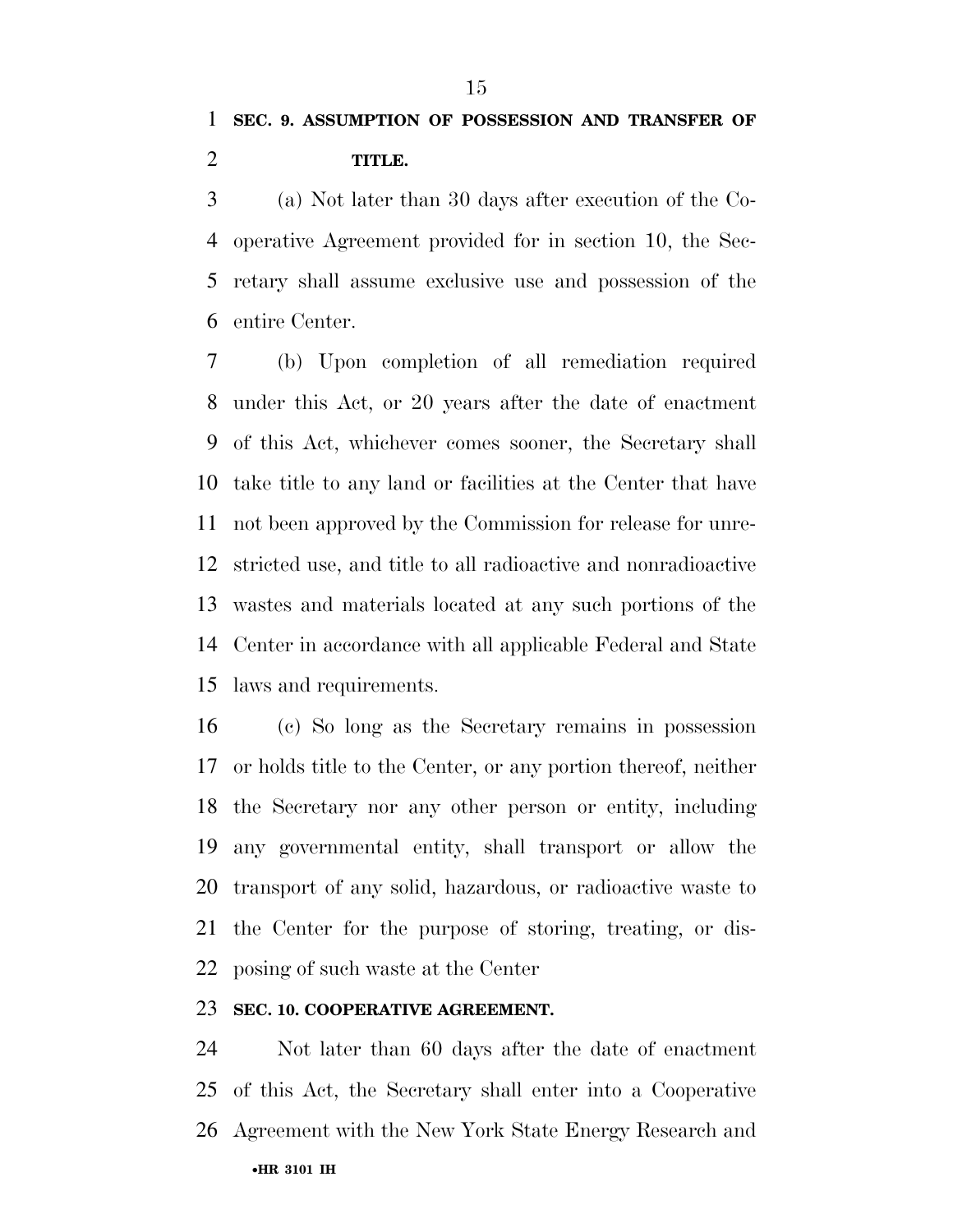Development Authority, or such other agency as the Gov- ernor of the State shall designate, which shall contain the following:

 (1) Such provisions as may be necessary to ef- fectuate the possession and transfer of title provi- sions contained in section 9 and to facilitate the re- lease and transfer to third parties of uncontaminated portions of the Center, as appro-priate.

 (2) Provisions for the Secretary to assist the New York State Energy Research and Development Authority, or such other agency as the Governor of the State may designate, in making such permit or license applications as may be necessary to carry out this Act.

 (3) Sharing with the New York State Energy Research and Development Authority, or such other agency as the Governor of the State shall designate, of information and plans relevant to the remediation of the Center by the Secretary and to license or per- mit applications as may be necessary to carry out this Act.

 (4) Indemnification of the State, and any rel- evant instrumentality of the State that may hold title to the Center, by the Secretary against any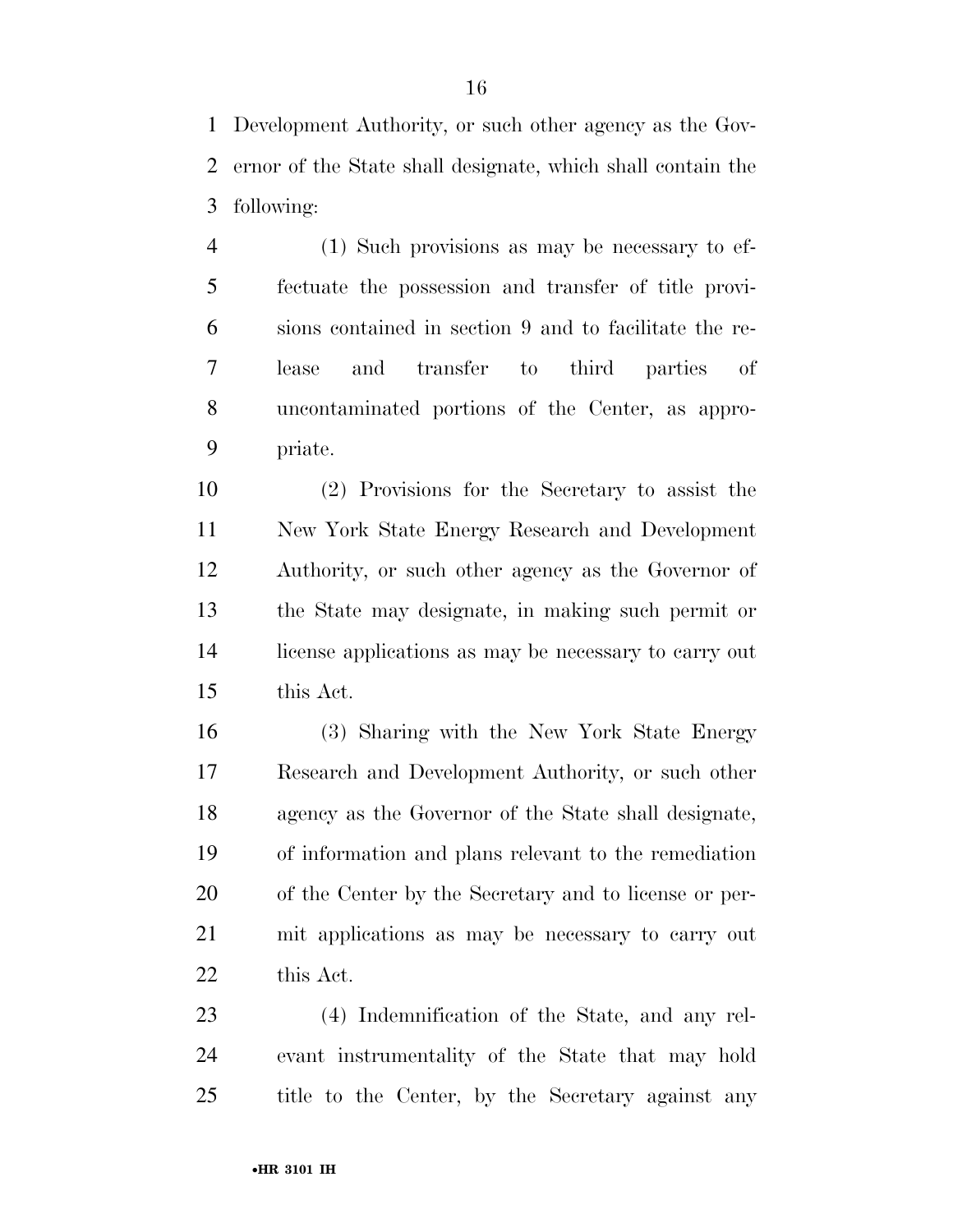claims, damages, losses, and expenses (including rea- sonable attorney's and expert witness' fees) or liabil- ities, arising out of or resulting from the perform- ance by the Secretary or the Secretary's agents or contractors of (or failure to perform) the Secretary's obligations under this Act.

## **SEC. 11. REPEAL OF THE WEST VALLEY DEMONSTRATION PROJECT ACT.**

 Upon assumption of exclusive use and possession of the entire Center by the Secretary, as provided for in sec- tion 9, the West Valley Demonstration Project Act is re-pealed.

#### **SEC. 12. APPROPRIATIONS.**

 (a) To implement the requirements of this Act, there are authorized to be appropriated to the Secretary \$95,000,000 for each fiscal year until the remediation of the Center required by section 4 is completed. After the remediation of the Center is completed, there are author- ized to be appropriated for each fiscal year thereafter such sums as are necessary for the Secretary to carry out the activities required under this Act and any licenses or per- mits concerning the Center issued to the Secretary under Federal or State law.

 (b) There are authorized to be appropriated to the Secretary an additional amount of 5 percent of the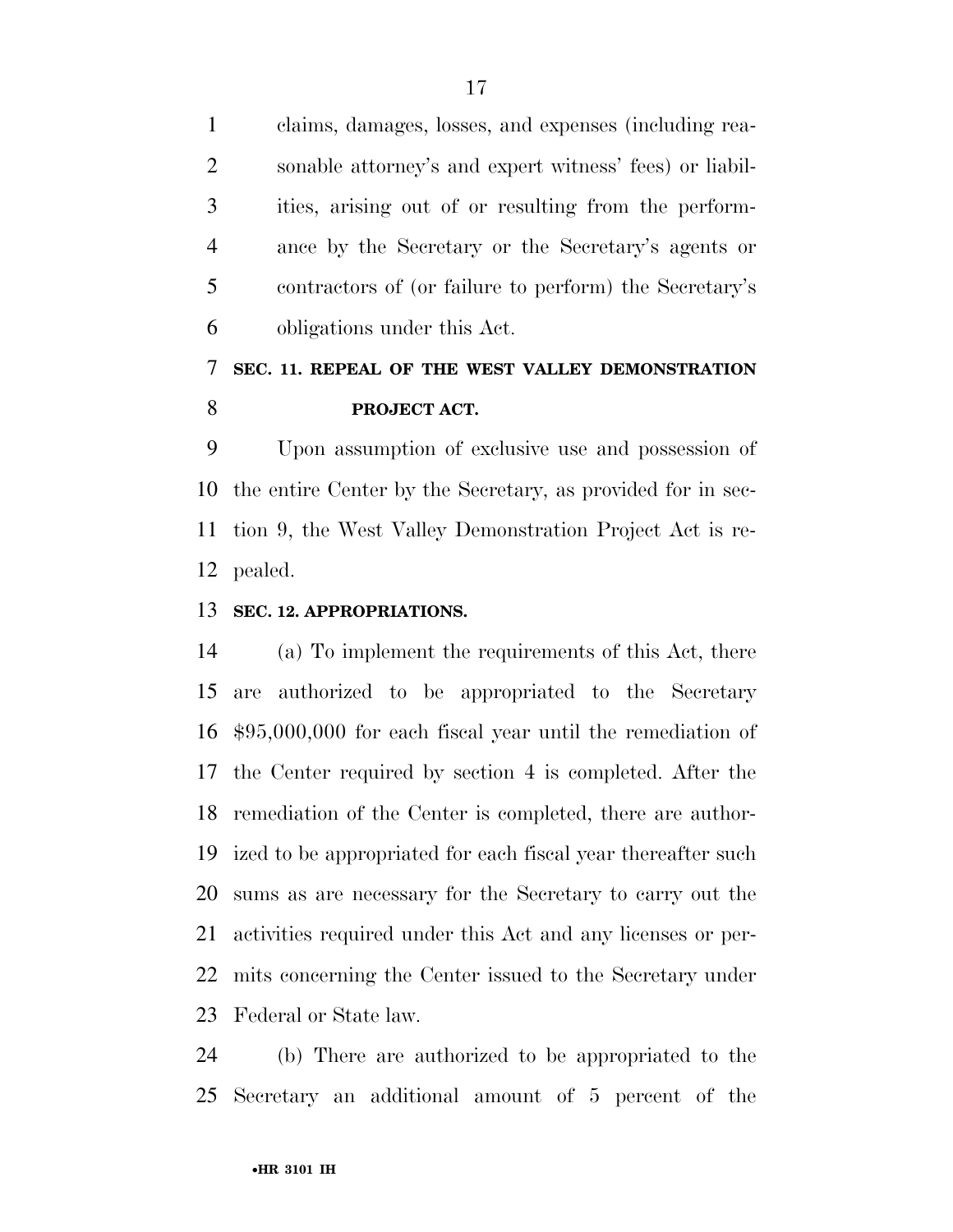amount appropriated under subsection (a) for each fiscal year, to be paid to the West Valley Central School District, in the month of September, and the Town of Ashford, West Valley Fire District No. 1, and Cattaraugus County, in the month of January, in such proportions as such enti- ties would normally receive in taxes. After the remediation of the Center is completed and until such time as all Cen- ter property is released for unrestricted use, there are au- thorized to be appropriated to the Secretary an additional amount of \$3,000,000 for each fiscal year, to be paid to the local entities set forth above in the same proportions. This payment is to offset the hardship suffered by the community as a result of the use of the Center property for the management of radioactive waste generated by the Federal Government.

 (c) The authority of the Secretary to enter into con- tracts under this Act shall be effective for any fiscal year only to such extent or in such amounts as are provided in advance by appropriation acts.

#### **SEC. 13. NO EFFECT ON OTHER AUTHORITIES.**

 (a) This Act in no way preempts or otherwise limits the force or scope of any otherwise applicable Federal or State laws, regulations, or treaties, unless specifically so provided in this Act.